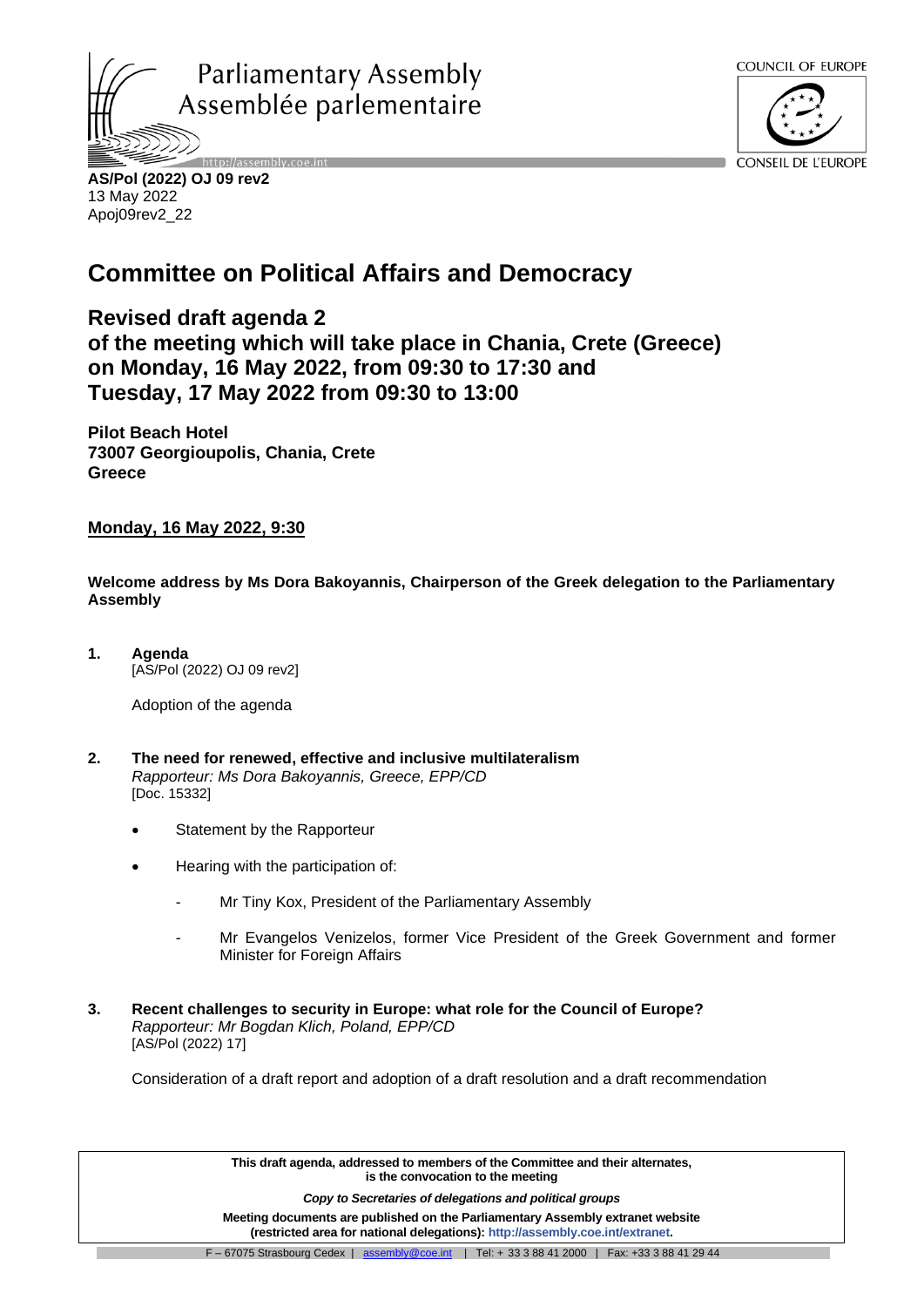- **4. Safeguarding peace and stability in the East Mediterranean Sea** *Rapporteur: Ms Ria Oomen-Ruijten, Netherlands, EPP/CD* [AS/Pol (2022) 15]
	- Consideration of an outline report
	- Hearing with the participation of Mr Andreas Nick, Senior Fellow at the Istanbul Policy Center of Sabancı University and Stiftung Mercator
- **5. Supporting a European perspective for the Western Balkans** *Rapporteur: Mr George Papandreou, Greece, SOC* [AS/Pol (2022) 16]
	- Consideration of an outline report
	- Hearing with the participation of:
		- Mr Marc Jorna, Senior Expert, Western Balkans Horizontal policy, European Commission
		- Ms Verena Taylor, Director of Programmes, Council of Europe
- **6. Call for a Fourth Summit of Council of Europe Heads of State and Government** [Draft motion]

Consideration of a motion for a recommendation to be tabled on behalf of the Committee

# **Tuesday, 17 May 2022, 9:30**

**7. The role of political parties in fostering diversity and inclusion: a new charter for a non-racist society**

*Rapporteur for opinion: Sir Tony Lloyd, United Kingdom, SOC* [AS/Pol (2022) 14, AS/Ega (2022) 21 provisional version]

Consideration and approval of a draft opinion

**8. Justice and security for women in peace reconciliation** *Rapporteur for opinion: Ms Boriana Åberg, Sweden, EPP/CD* [AS/Pol (2022) 13, [Doc. 15525\]](https://pace.coe.int/en/files/30026)

Consideration and approval of a draft opinion

- **9. Call for candidates as Rapporteur for report** [AS/Pol (2022) WP 04; [Doc. 15479\]](https://pace.coe.int/en/files/29883)
	- Political consequences of the Russian Federation's aggression against Ukraine (Bureau decision of 29 April 2022)
	- The role of the Council of Europe in preventing human suffering resulting from international armed conflicts: different stages of conflict prevention and best practices to be employed